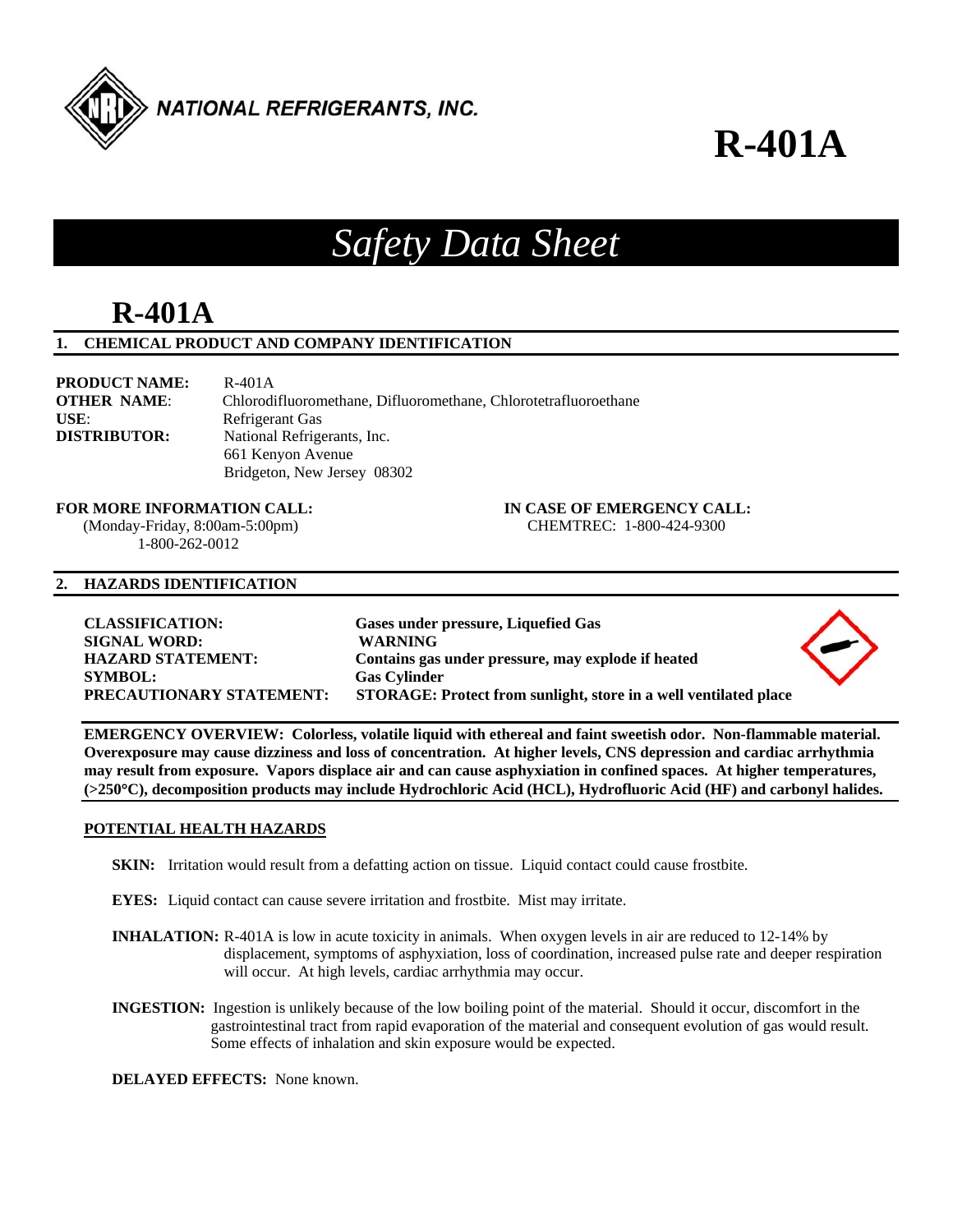

#### **3. COMPOSITION / INFORMATION ON INGREDIENTS**

| <b>INGREDIENT NAME</b>             | <b>CAS NUMBER</b> | WEIGHT % |
|------------------------------------|-------------------|----------|
| Chlorodifluoromethane (HCFC-22)    | 75-45-6           | 53       |
| Difluoroethane (HFC-152a)          | 75-37-6           |          |
| Chlorotetrafluoroethane (HCFC-124) | 2837-89-0         | 34       |

#### **COMMON NAME and SYNONYMS**

R401A; HCFC-401A

There are no impurities or stabilizers that contribute to the classification of the material identified in Section 2

### **4. FIRST AID MEASURES**

- **SKIN:** Promptly flush skin with water until all chemical is removed. If there is evidence of frostbite, bathe (do not rub) with lukewarm (not hot) water. If water is not available, cover with a clean, soft cloth or similar covering. Get medical attention if symptoms persist.
- **EYES:** Immediately flush eyes with large amounts of water for at least 15 minutes (in case of frostbite water should be lukewarm, not hot) lifting eyelids occasionally to facilitate irrigation. Get medical attention if symptoms persist.
- **INHALATION:** Immediately move to fresh air. If breathing has stopped, give artificial respiration. Use oxygen as required, provided a qualified operator is available. Get medical attention. Do not give epinephrine (adrenaline).
- **INGESTION:** Ingestion is unlikely because of the physical properties and is not expected to be hazardous. Do not induce vomiting unless instructed to do so by a physician.
- **ADVICE TO PHYSICIAN:** Because of the possible disturbances of cardiac rhythm, catecholamine drugs, such as epinephrine, should be used with special caution and only in situations of emergency life support. Treatment of overexposure should be directed at the control of symptoms and the clinical conditions.

#### **5. FIRE FIGHTING MEASURES**

### **FLAMMABLE PROPERTIES**

| <b>FLASH POINT:</b><br><b>FLASH POINT METHOD:</b><br><b>AUTOIGNITION TEMPERATURE:</b> | Gas, not applicable per DOT regulations<br>Not applicable<br><b>Unknown</b> |                                                                                                  |
|---------------------------------------------------------------------------------------|-----------------------------------------------------------------------------|--------------------------------------------------------------------------------------------------|
| <b>UPPER FLAME LIMIT (volume % in air):</b>                                           | $None*$                                                                     | LOWER FLAME LIMIT (volume % in air):<br>None*<br>Based on ASHRAE Standard 34 with match ignition |
| <b>FLAME PROPAGATION RATE (solids):</b><br><b>OSHA FLAMMABILITY CLASS:</b>            | Not applicable<br>Not applicable                                            |                                                                                                  |

## **EXTINGUISHING MEDIA:**

Use any standard agent – choose the one most appropriate for type of surrounding fire (material itself is not flammable)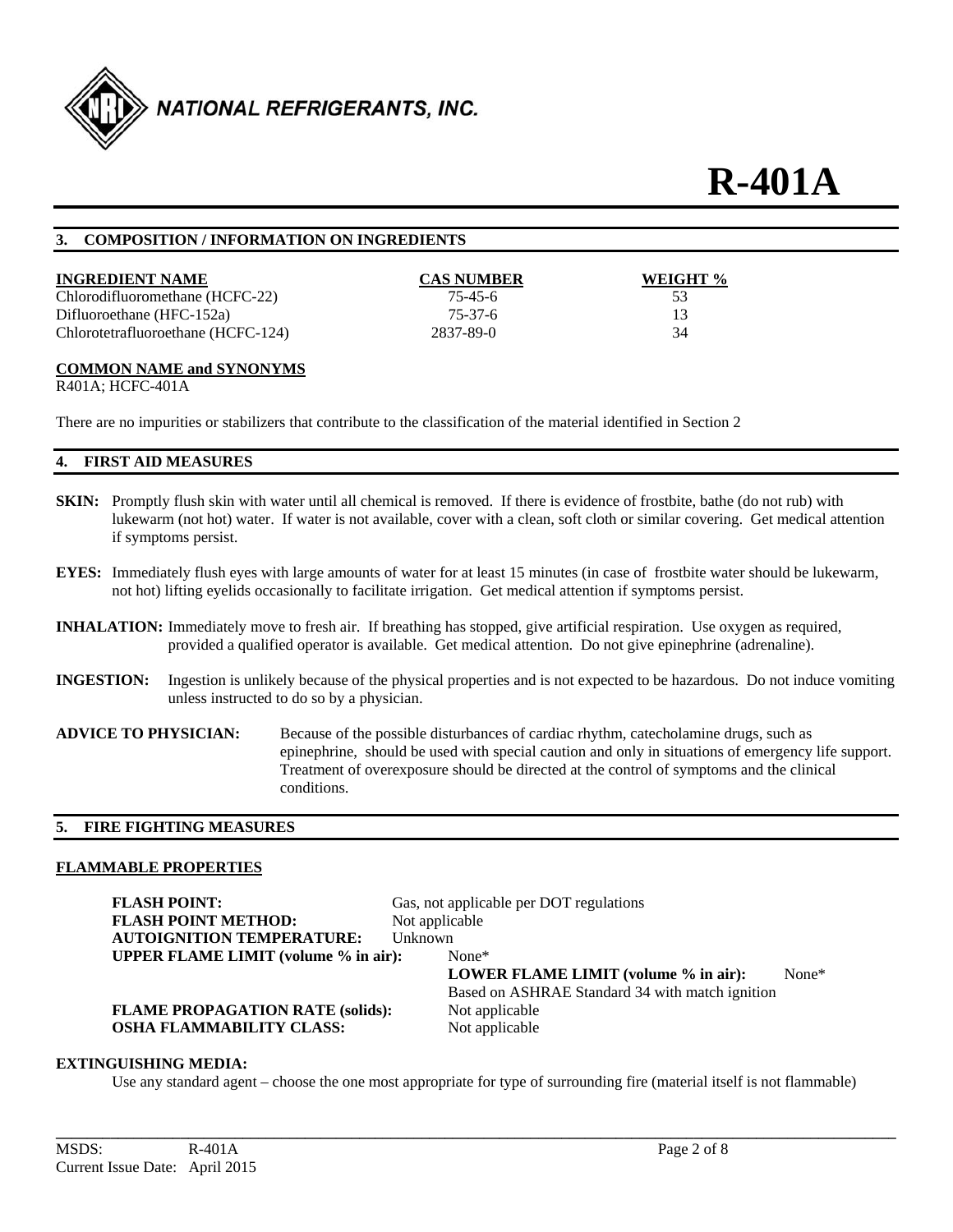

#### **UNUSUAL FIRE AND EXPLOSION HAZARDS:**

 R-401A is not flammable at ambient temperatures and atmospheric pressure. However, this material will become combustible when mixed with air under pressure and exposed to strong ignition sources. Contact with certain reactive metals may result in formation of explosive or exothermic reactions under specific conditions (e.g. very high temperatures and/or appropriate pressures).

#### **SPECIAL FIRE FIGHTING PRECAUTIONS/INSTRUCTIONS**:

 Firefighters should wear self-contained, NIOSH-approved breathing apparatus for protection against possible toxic decomposition products. Proper eye and skin protection should be provided. Use water spray to keep fire-exposed containers cool.

#### **6. ACCIDENTAL RELEASE MEASURES**

**IN CASE OF SPILL OR OTHER RELEASE:** (Always wear recommended personal protective equipment.) Evacuate unprotected personnel. Product dissipates upon release. Protected personnel should remove ignition sources and shut off leak, if without risk, and provide ventilation. Unprotected personnel should not return to the affected area until air has been tested and determined safe, including low-lying areas.

#### **Spills and releases may have to be reported to Federal and/or local authorities. See Section 15 regarding reporting requirements.**

#### **7. HANDLING AND STORAGE**

**NORMAL HANDLING:** (Always wear recommended personal protective equipment.) Avoid breathing vapors and liquid contact with eyes, skin or clothing. Do not puncture or drop cylinders, expose them to open flame or excessive heat. Use authorized cylinders only. Follow standard safety precautions for handling and use of compressed gas cylinders.

R-401A should not be mixed with air above atmospheric pressure for leak testing or any other purpose. See Section 5: Unusual Fire and Explosion Hazards.

#### **STORAGE RECOMMENDATIONS:**

 Store in a cool, well-ventilated area of low fire risk and out of direct sunlight. Protect cylinder and its fittings from physical damage. Storage in subsurface locations should be avoided. Close valve tightly after use and when empty.

#### **INCOMPATIBILITIES:**

Freshly abraded aluminum surfaces at specific temperatures and pressures may cause a strong exothermic reaction. Chemically reactive metals: potassium, calcium, powdered aluminum, magnesium, and zinc.

#### **8. EXPOSURE CONTROLS / PERSONAL PROTECTION**

#### **ENGINEERING CONTROLS:**

 Provide local ventilation at filling zones and areas where leakage is probable. Mechanical (general) ventilation may be adequate for other operating and storage areas.

**\_\_\_\_\_\_\_\_\_\_\_\_\_\_\_\_\_\_\_\_\_\_\_\_\_\_\_\_\_\_\_\_\_\_\_\_\_\_\_\_\_\_\_\_\_\_\_\_\_\_\_\_\_\_\_\_\_\_\_\_\_\_\_\_\_\_\_\_\_\_\_\_\_\_\_\_\_\_\_\_\_\_\_\_\_\_\_\_\_\_\_\_\_\_\_\_\_\_\_\_\_\_\_\_\_\_\_\_** 

#### **PERSONAL PROTECTIVE EQUIPMENT**

#### **SKIN PROTECTION:**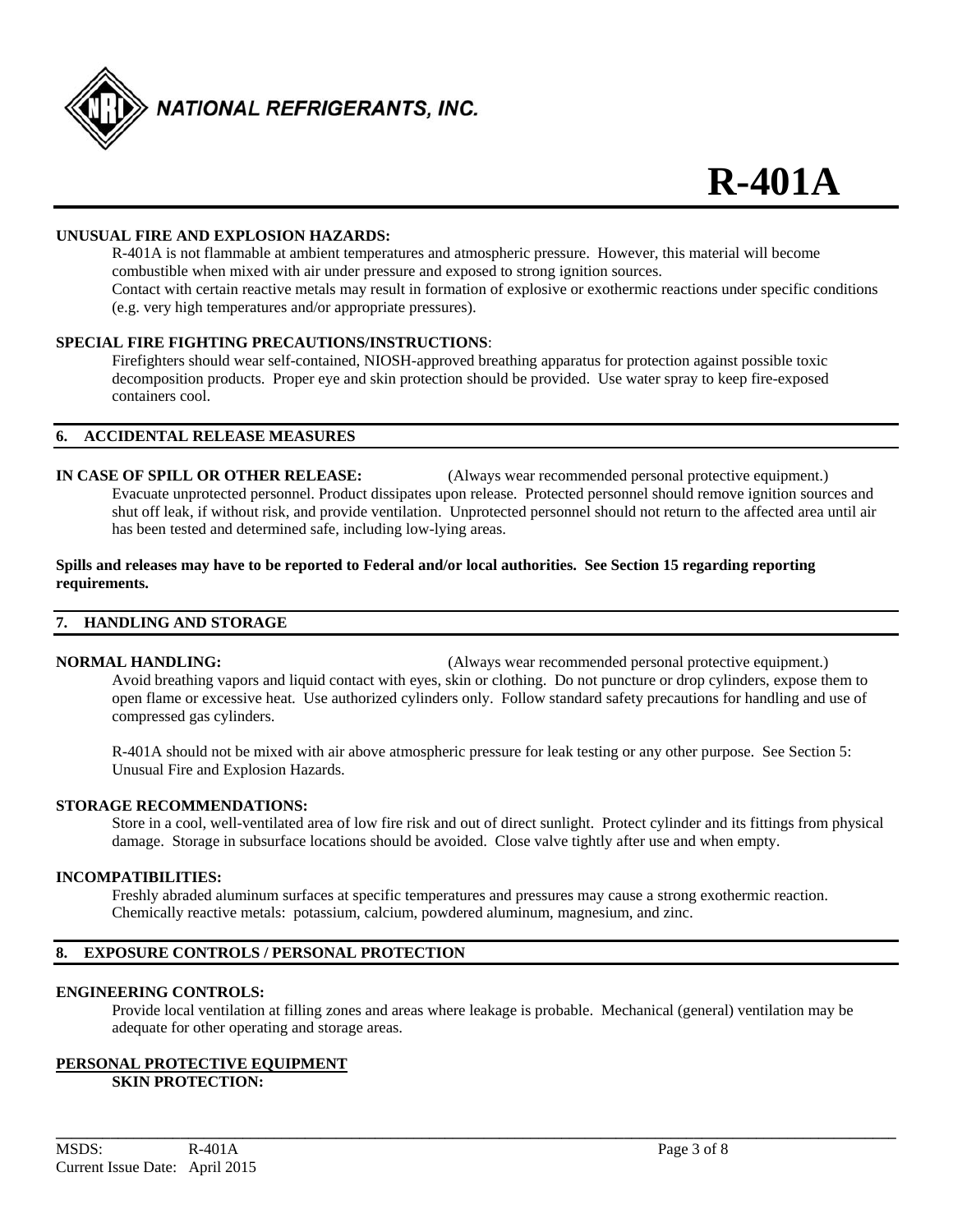

 Skin contact with refrigerant may cause frostbite. General work clothing and gloves (leather) should provide adequate protection. If prolonged contact with the liquid or gas is anticipated, insulated gloves constructed of PVA, neoprene or butyl rubber should be used. Any contaminated clothing should be promptly removed and washed before reuse.

#### **EYE PROTECTION:**

 For normal conditions, wear safety glasses. Where there is reasonable probability of liquid contact, wear chemical safety goggles.

#### **RESPIRATORY PROTECTION:**

 None generally required for adequately ventilated work situations. For accidental release or non-ventilated situations, or release into confined space, where the concentration may be above the PEL of 1,000 ppm, use a self contained, NIOSH-approved breathing apparatus or supplied air respirator. For escape: use the former or a NIOSH approved gas mask with organic vapor canister.

#### **ADDITIONAL RECOMMENDATIONS:**

 Where contact with liquid is likely, such as in a spill or leak, impervious boots and clothing should be worn. High dose-level warning signs are recommended for areas of principle exposure. Provide eyewash stations and quick drench shower facilities at convenient locations. For tank cleaning operations, see OSHA regulations, 29 CFR 1910.132 and 29 CFR 1910.133.

#### **EXPOSURE GUIDELINES**

**INGREDIENT NAME ACGIH TLV OSHA PEL OTHER LIMIT** Chlorodifluoromethane 1000 ppm (8hr) 1000 ppm (8hr) None Difluoroethane None None \*1000 ppm TWA (8hr) Chlorotetrafluoroethane None None \*1000 ppm TWA (8hr)

 $=$  Workplace Environmental Exposure Level (AIHA)

### **OTHER EXPOSURE LIMITS FOR POTENTIAL DECOMPOSITION PRODUCTS:**

Hydrogen Fluoride: ACGIH TLV: 2 ppm ceiling, 0.5ppm TLV-TWA

#### **9. PHYSICAL AND CHEMICAL PROPERTIES**

| <b>APPEARANCE:</b>                     | Clear, colorless liquid and vapor                                                                  |
|----------------------------------------|----------------------------------------------------------------------------------------------------|
| PHYSICAL STATE:                        | Gas at ambient temperatures                                                                        |
| <b>MOLECULAR WEIGHT:</b>               | 94.4                                                                                               |
| <b>CHEMICAL FORMULA:</b>               | CHC1F <sub>2</sub> C <sub>2</sub> H <sub>4</sub> F <sub>2</sub> , C <sub>2</sub> HC1F <sub>4</sub> |
| <b>ODOR:</b>                           | Faint ethereal odor                                                                                |
| $SPECIFIC GRAVITY (water = 1.0):$      | 1.188 @ $25^{\circ}$ C (77°F)                                                                      |
| <b>SOLUBILITY IN WATER (weight %):</b> | .24 wt% $@$ 25 $°C$ and 1 atmosphere                                                               |
| pH:                                    | Neutral                                                                                            |
| <b>BOILING POINT:</b>                  | $-33^{\circ}$ C ( $-27^{\circ}$ F)                                                                 |
| <b>FREEZING POINT:</b>                 | Unknown                                                                                            |
| <b>VAPOR PRESSURE:</b>                 | 101.8 psia @ 70°F (bubble); 99.1 psia @ 70°F (dew)                                                 |
|                                        | 238.3 psia @ 130°F (bubble); 217.9 psia @ 130°F (dew)                                              |
| VAPOR DENSITY (air $= 1.0$ ):          | 3.5                                                                                                |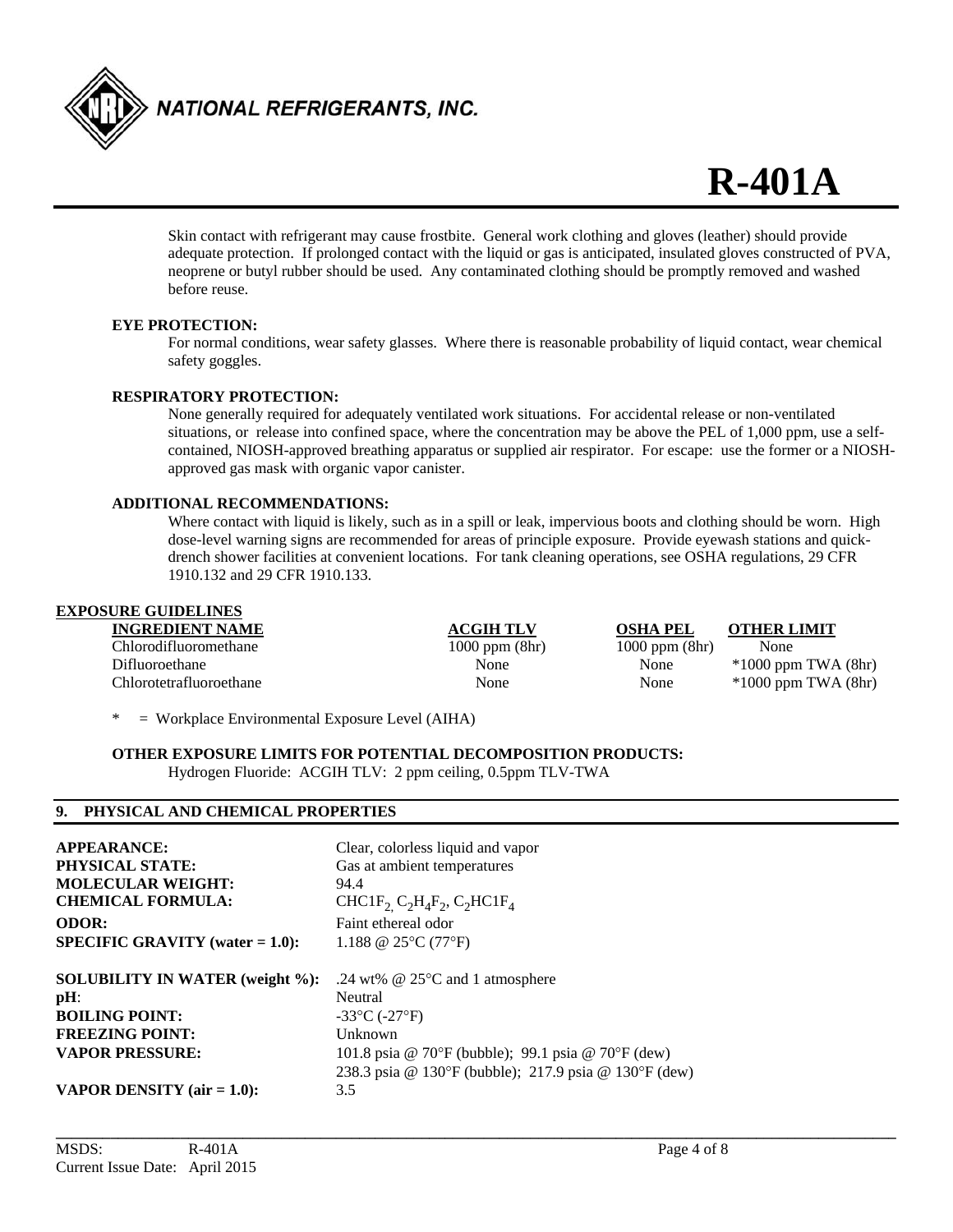

| <b>EVAPORATION RATE:</b>                                                      | >1                           | <b>COMPARED TO:</b> $CC1A = 1$ |
|-------------------------------------------------------------------------------|------------------------------|--------------------------------|
| % VOLATILES:                                                                  | 100                          |                                |
| <b>ODOR THRESHHOLD:</b>                                                       | Not established              |                                |
| <b>FLAMMABILITY:</b>                                                          | Not applicable               |                                |
| LEL/UEL:                                                                      | None/None                    |                                |
| <b>RELATIVE DENSITY:</b>                                                      | 1.19 g/cm3 at $25^{\circ}$ C |                                |
| <b>PARTITION COEFF</b> (n-octanol/water)                                      | Not applicalbe               |                                |
| <b>AUTO IGNITION TEMP:</b>                                                    | Not determined               |                                |
| <b>DECOMPOSITION TEMPERATURE:</b>                                             | $>250$ degrees C             |                                |
| VISCOSITY:                                                                    | Not applicable               |                                |
| <b>FLASH POINT:</b>                                                           | Not applicable               |                                |
| (Flash point method and additional flammability data are found in Section 5.) |                              |                                |

#### **10. STABILITY AND REACTIVITY**

#### **NORMALLY STABLE: (CONDITIONS TO AVOID):**

The product is stable.

 Do not mix with oxygen or air above atmospheric pressure. Any source of high temperature, such as lighted cigarettes, flames, hot spots or welding may yield toxic and/or corrosive decomposition products.

#### **INCOMPATIBILITIES:**

 (Under specific conditions: e.g. very high temperatures and/or appropriate pressures) – Freshly abraded aluminum surfaces (may cause strong exothermic reaction). Chemically active metals: potassium, calcium, powdered aluminum, magnesium and zinc.

#### **HAZARDOUS DECOMPOSITION PRODUCTS:**

Halogens, halogen acids and possibly carbonyl halides.

#### **HAZARDOUS POLYMERIZATION:**

Will not occur.

#### **11. TOXICOLOGICAL INFORMATION**

#### **IMMEDIATE (ACUTE) EFFECTS:**

| $HCFC-22$ :      | LC <sub>50</sub> : Inhalation 4 hr. (rat) - $\geq$ 300,000 ppm |
|------------------|----------------------------------------------------------------|
| HFC-152a:        | Cardiac Sensitization threshold $(dog) - \geq 25,000$ ppm      |
| <b>HCFC-124:</b> | $EC_{50}$ (rat): Greater than or equal to 140,000 ppm          |

#### **DELAYED (SUBCHRONIC AND CHRONIC) EFFECTS:**

HCFC-22: Subchronic inhalation (rat) NOEL – 10,000 ppm HFC-152a: Chronic NOEL –  $\geq$  25,000 ppm Not teratogenic

Not mutagenic in *in-vitro* or *in-vivo* tests

#### **REPEATED DOSE TOXICITY:**

Lifetime inhalation exposure of male rats was associated with a small increase in salivary gland fibrosarcomas.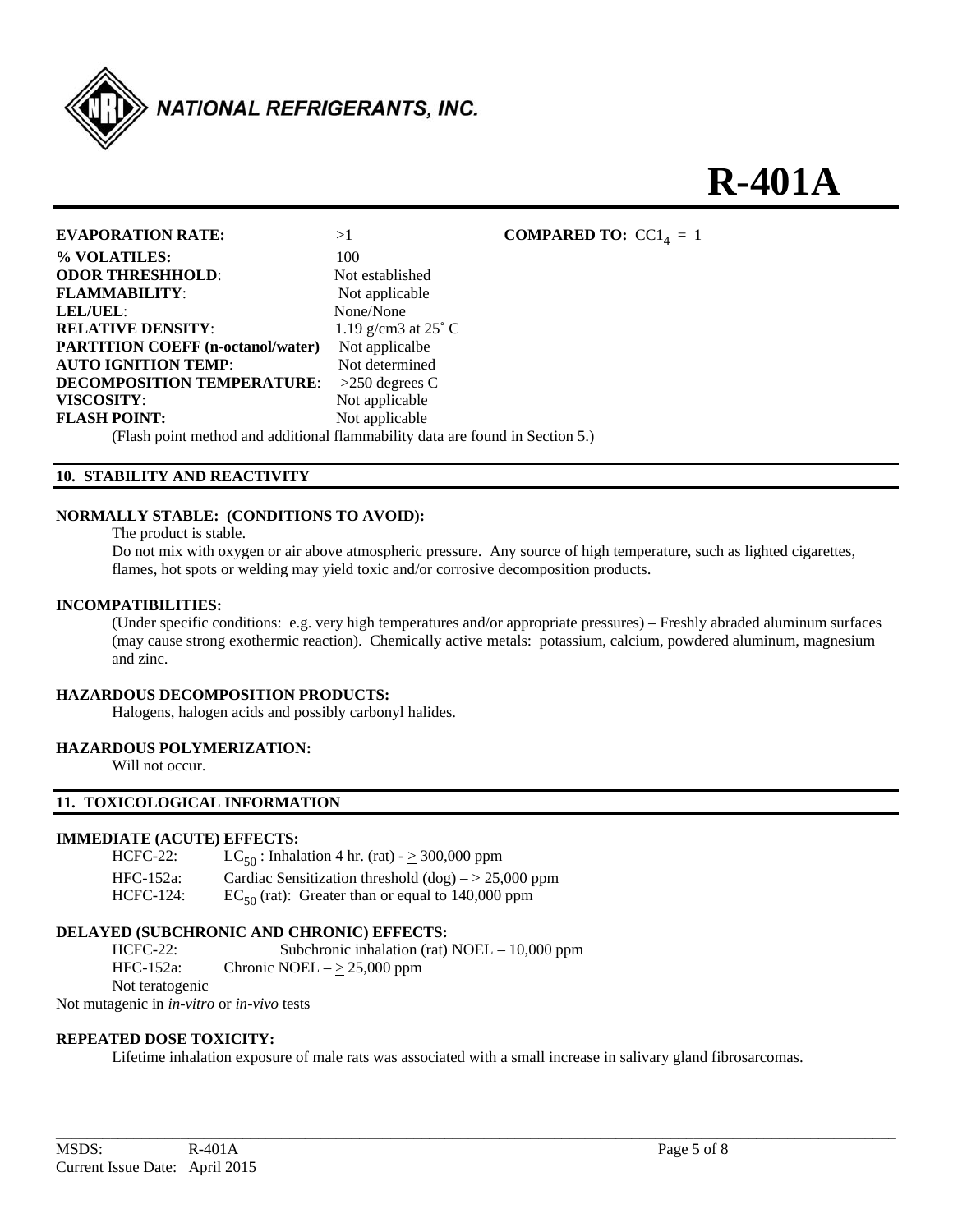

#### **POTENTIAL HEALTH HAZARDS**

- **SKIN:** Irritation would result from a defatting action on tissue. Liquid contact could cause frostbite. **EYES:** Liquid contact can cause severe irritation and frostbite. Mist may irritate.
- **INHALATION:** R-401A is low in acute toxicity in animals. When oxygen levels in air are reduced to 12-14% by displacement, symptoms of asphyxiation, loss of coordination, increased pulse rate and deeper respiration will occur. At high levels, cardiac arrhythmia may occur.
- **INGESTION:** Ingestion is unlikely because of the low boiling point of the material. Should it occur, discomfort in the gastrointestinal tract from rapid evaporation of the material and consequent evolution of gas would result. Some effects of inhalation and skin exposure would be expected.

**DELAYED EFFECTS:** None known.

#### **Ingredients found on one of the OSHA designated carcinogen lists are listed below.**

#### **INGREDIENT NAME NTP STATUS IARC STATUS OSHA LIST**

No ingredients listed in this section

#### **FURTHER INFORMATION:**

 Accute effects of rapid evaporation of the liquid may cause frostbite. Vapors are heavier than air and can displace oxygen causing difficulty breathing or suffocation. May cause cardiac arrhythmia.

#### **OTHER DATA:**

Lifetime exposure of male rats to HCFC-22 was associated with a small increase in salivary gland fibrosarcomas

#### **12. ECOLOGICAL INFORMATION**

**Degradability (BOD):** R-401A is a gas at room temperature; therefore, it is unlikely to remain in water. **Octanol Water Partition Coefficient:** See section 9

#### **13. DISPOSAL CONSIDERATIONS**

#### **RCRA**

**Is the unused product a RCRA hazardous waste if discarded?** Not a hazardous waste. **If yes, the RCRA ID number is:** Not applicable.

#### **OTHER DISPOSAL CONSIDERATIONS:**

Disposal must comply with federal, state, and local disposal or discharge laws. R-401A is subject to U.S. Environmental Protection Agency Clean Air Act Regulations Section 608 in 40 CFR Part 82 regarding refrigerant recycling.

The information offered here is for the product as shipped. Use and/or alterations to the product such as mixing with other materials may significantly change the characteristics of the material and alter the RCRA classification and the proper disposal method.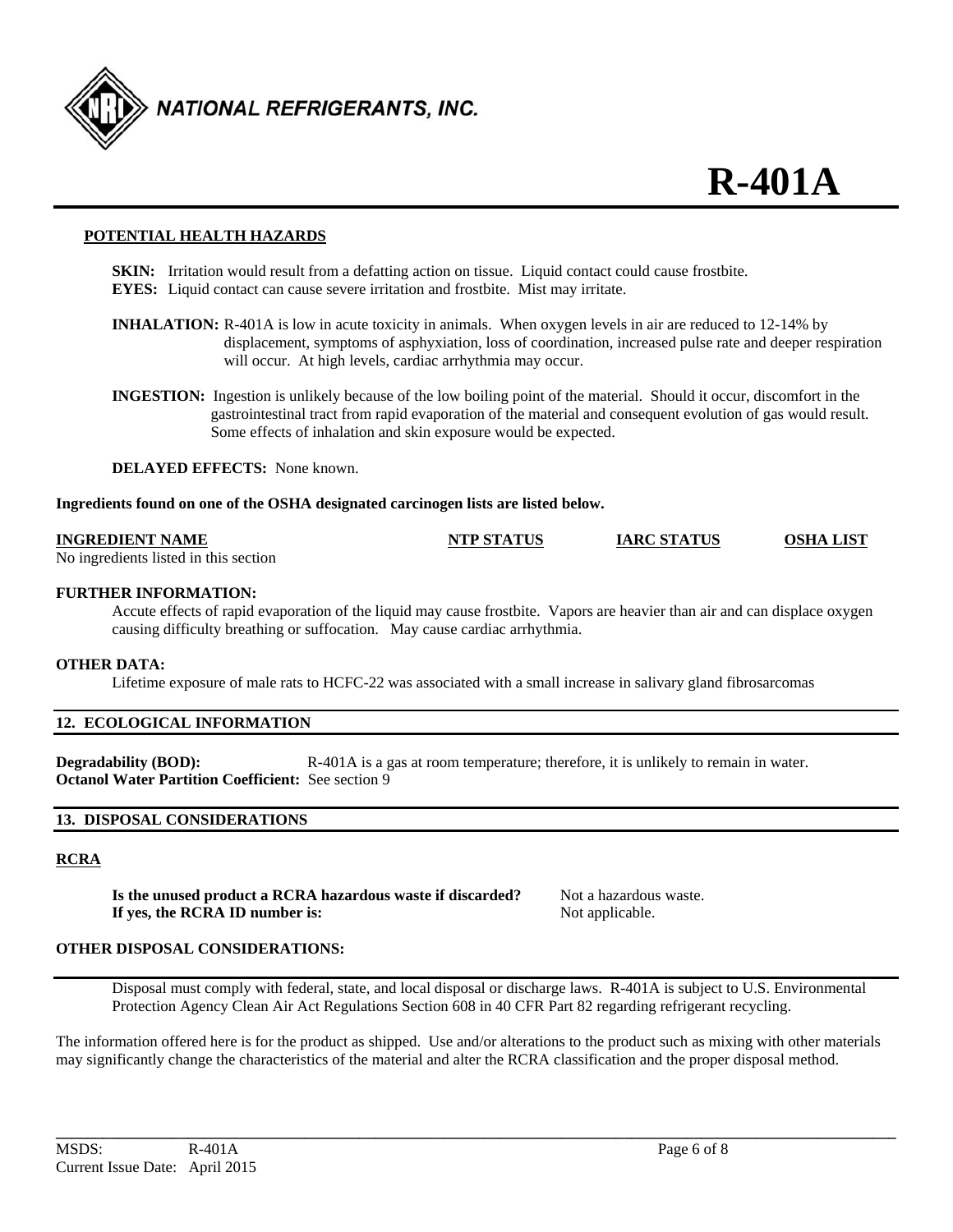

#### **14. TRANSPORT INFORMATION**

| <b>US DOT ID NUMBER:</b>     | UN  |
|------------------------------|-----|
| US DOT PROPER SHIPPING NAME: | Lig |
| US DOT HAZARD CLASS:         | 2.2 |
| US DOT PACKING GROUP:        | Not |

**UN3163** Liquefied Gas n.o.s. (Chlorodifluoromethane, Chlorotetrafluoroethane, Difluoroethane) Not applicable

For additional information on shipping regulations affecting this material, contact the information number found in Section 1.

#### **15. REGULATORY INFORMATION**

#### **TOXIC SUBSTANCES CONTROL ACT (TSCA)**

**TSCA INVENTORY STATUS:** Components listed on the TSCA inventory **OTHER TSCA ISSUES:** Subject to Section 12(b) export notification. May contain 0-10 ppm Ethane, 2-chloro-1,1,1-trifluoro, CAS# 75-88-7

#### **SARA TITLE III / CERCLA**

"Reportable Quantities" (RQs) and/or "Threshold Planning Quantities" (TPQs) exist for the following ingredients.

**INGREDIENT NAME SARA / CERCLA RQ (lb.) SARA EHS TPQ (lb.)**

No ingredients listed in this section

**Spills or releases resulting in the loss of any ingredient at or above its RQ requires immediate notification to the National Response Center [(800) 424-8802] and to your Local Emergency Planning Committee.** 

**SECTION 311 HAZARD CLASS:** IMMEDIATE PRESSURE

#### **SARA 313 TOXIC CHEMICALS:**

The following ingredients are SARA 313 "Toxic Chemicals". CAS numbers and weight percents are found in Section 2.

#### **INGREDIENT NAME COMMENT**

Chlorodifluoromethane (HCFC-22) None Chlorotetrafluoroethane (HCFC-124) None

#### **STATE RIGHT-TO-KNOW**

In addition to the ingredients found in Section 2, the following are listed for state right-to-know purposes.

**INGREDIENT NAME WEIGHT % COMMENT** 

No ingredients listed in this section

#### **ADDITIONAL REGULATORY INFORMATION:**

R-401A is subject to U.S. Environmental Protection Agency Clean Air Act Regulations at 40 CFR Part 82.

**WARNING: Do not vent** to the atmosphere. To comply with provisions of the U.S. Clean Air Act, any residual must be recovered. **Contains Chlorodifluoromethane and Chlorotetrafluoroethane**, HCFC substances which harm public health and the environment by destroying ozone in the upper atmosphere. Destruction of the ozone layer can lead to increased ultraviolet radiation which, with excess exposure to sunlight, can lead to an increase in